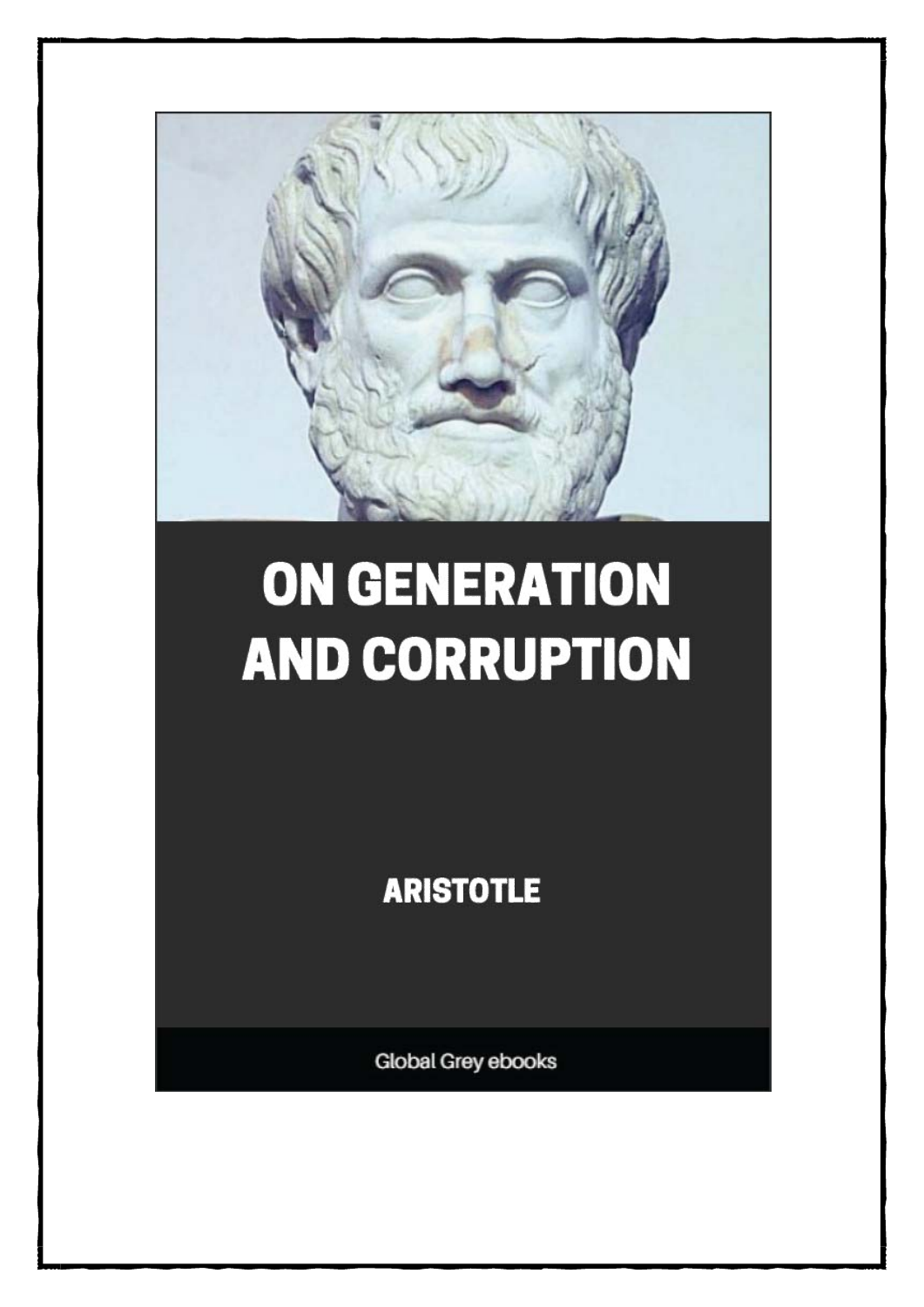## **ON GENERATION AND CORRUPTION**

## **BY ARISTOTLE**

**TRANSLATED BY H. H. JOACHIM**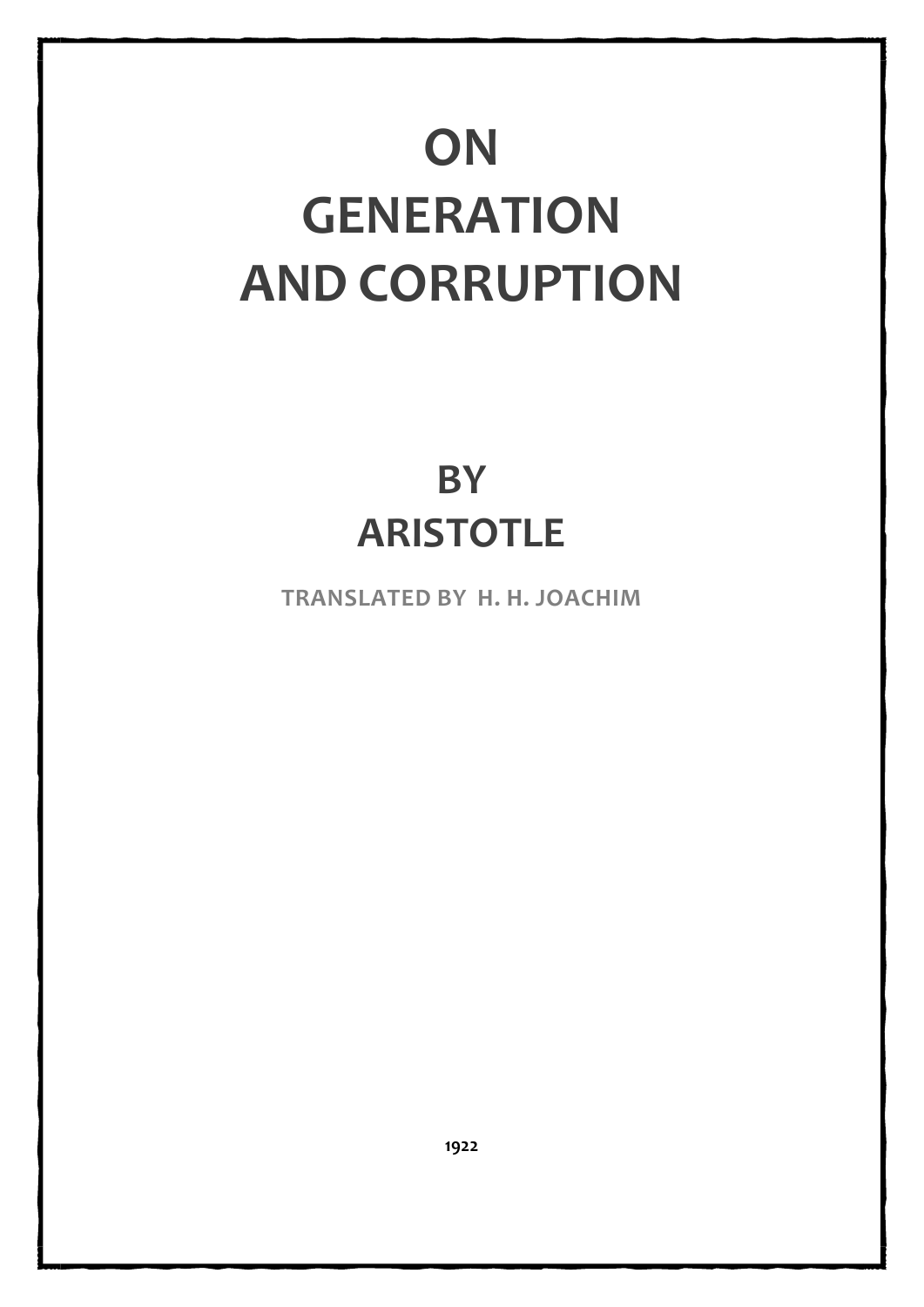On Generation and Corruption by Aristotle.

This edition was created and published by Global Grey

©GlobalGrey 2018



**[globalgreyebooks.com](https://www.globalgreyebooks.com/)**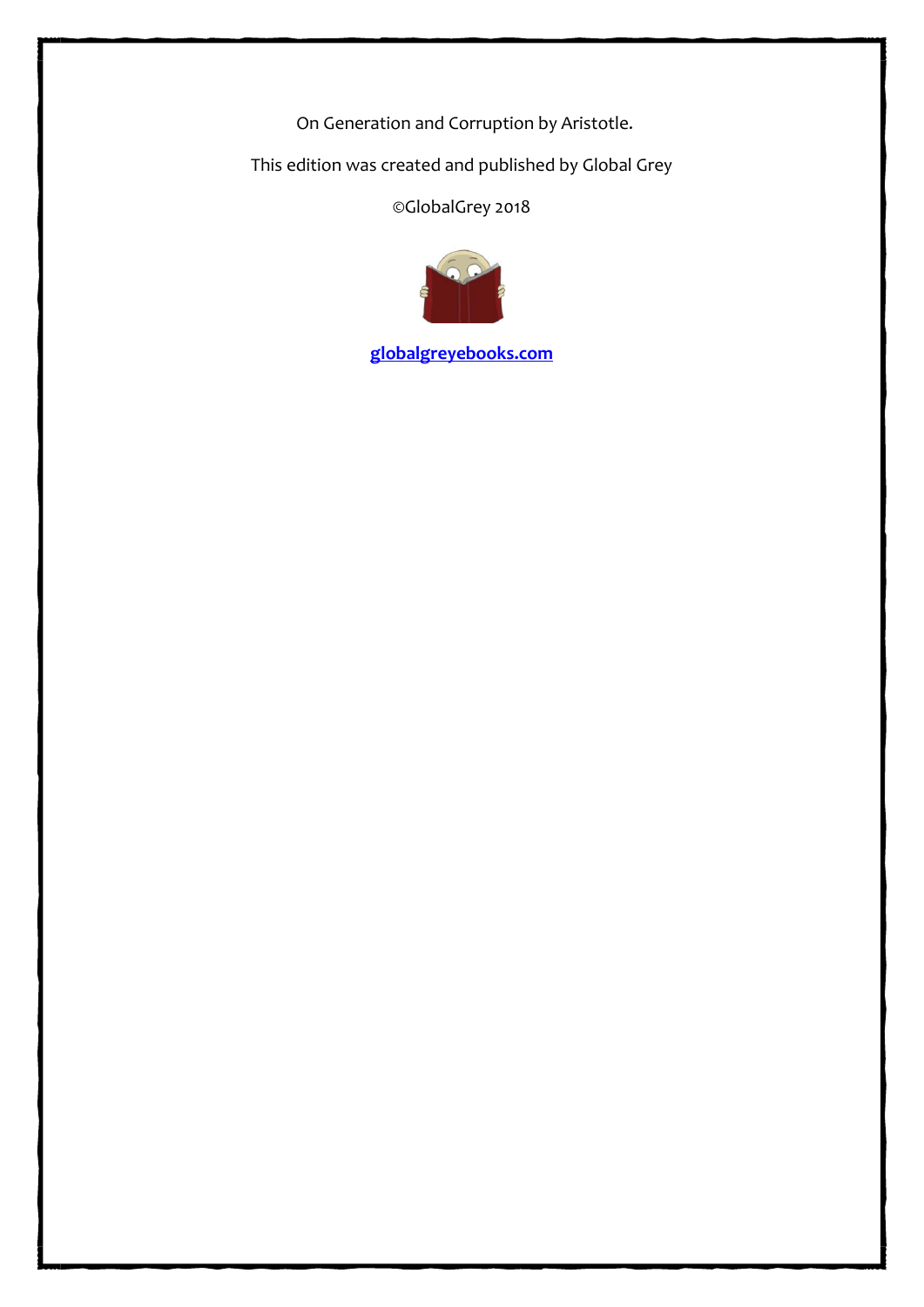## **CONTENTS**

[Book 1](#page-4-0)

[Book 2](#page-44-0)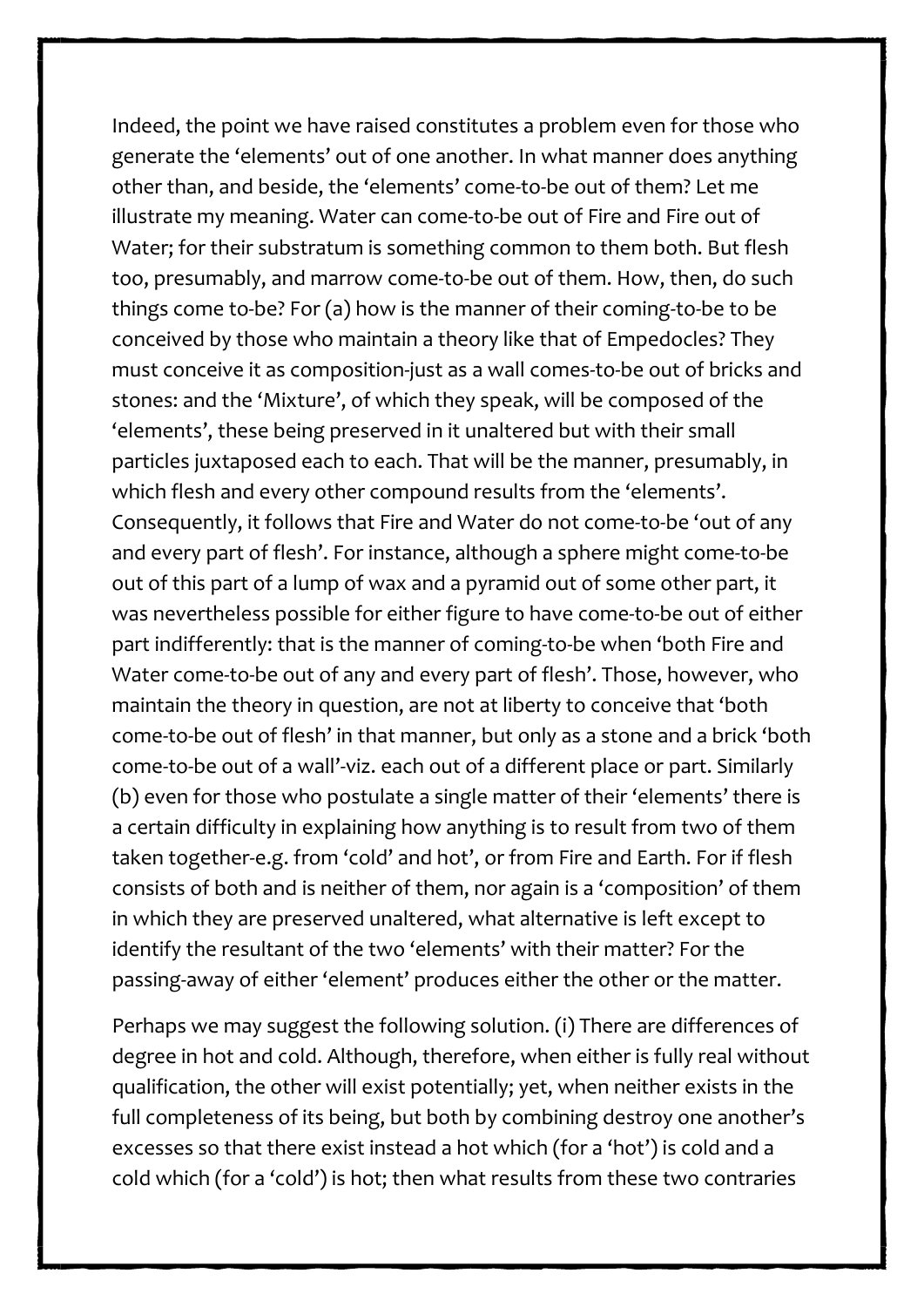will be neither their matter, nor either of them existing in its full reality without qualification. There will result instead an 'intermediate': and this 'intermediate', according as it is potentially more hot than cold or vice versa, will possess a power-of-heating that is double or triple its power-of-cooling, or otherwise related thereto in some similar ratio. Thus all the other bodies will result from the contraries, or rather from the 'elements', in so far as these have been 'combined': while the elements' will result from the contraries, in so far as these 'exist potentially' in a special sense-not as matter 'exists potentially', but in the sense explained above. And when a thing comes-to-be in this manner, the process is 'combination'; whereas what comes-to-be in the other manner is matter. Moreover (ii) contraries also 'suffer action', in accordance with the disjunctively-articulated definition established in the early part of this work.' For the actually-hot is potentially-cold and the actually cold potentially-hot; so that hot and cold, unless they are equally balanced, are transformed into one another (and all the other contraries behave in a similar way). It is thus, then, that in the first place the 'elements' are transformed; and that (in the second place) out of the 'elements' there come-to-be flesh and bones and the like-the hot becoming cold and the cold becoming hot when they have been brought to the 'mean'. For at the 'mean' is neither hot nor cold. The 'mean', however, is of considerable extent and not indivisible. Similarly, it is qua reduced to a 'mean' condition that the dry and the moist, as well as the contraries we have used as examples, produce flesh and bone and the remaining compounds.

### **8**

All the compound bodies--all of which exist in the region belonging to the central body--are composed of all the 'simple' bodies. For they all contain Earth because every 'simple' body is to be found specially and most abundantly in its own place. And they all contain Water because (a) the compound must possess a definite outline and Water, alone of the 'simple' bodies, is readily adaptable in shape: moreover (b) Earth has no power of cohesion without the moist. On the contrary, the moist is what holds it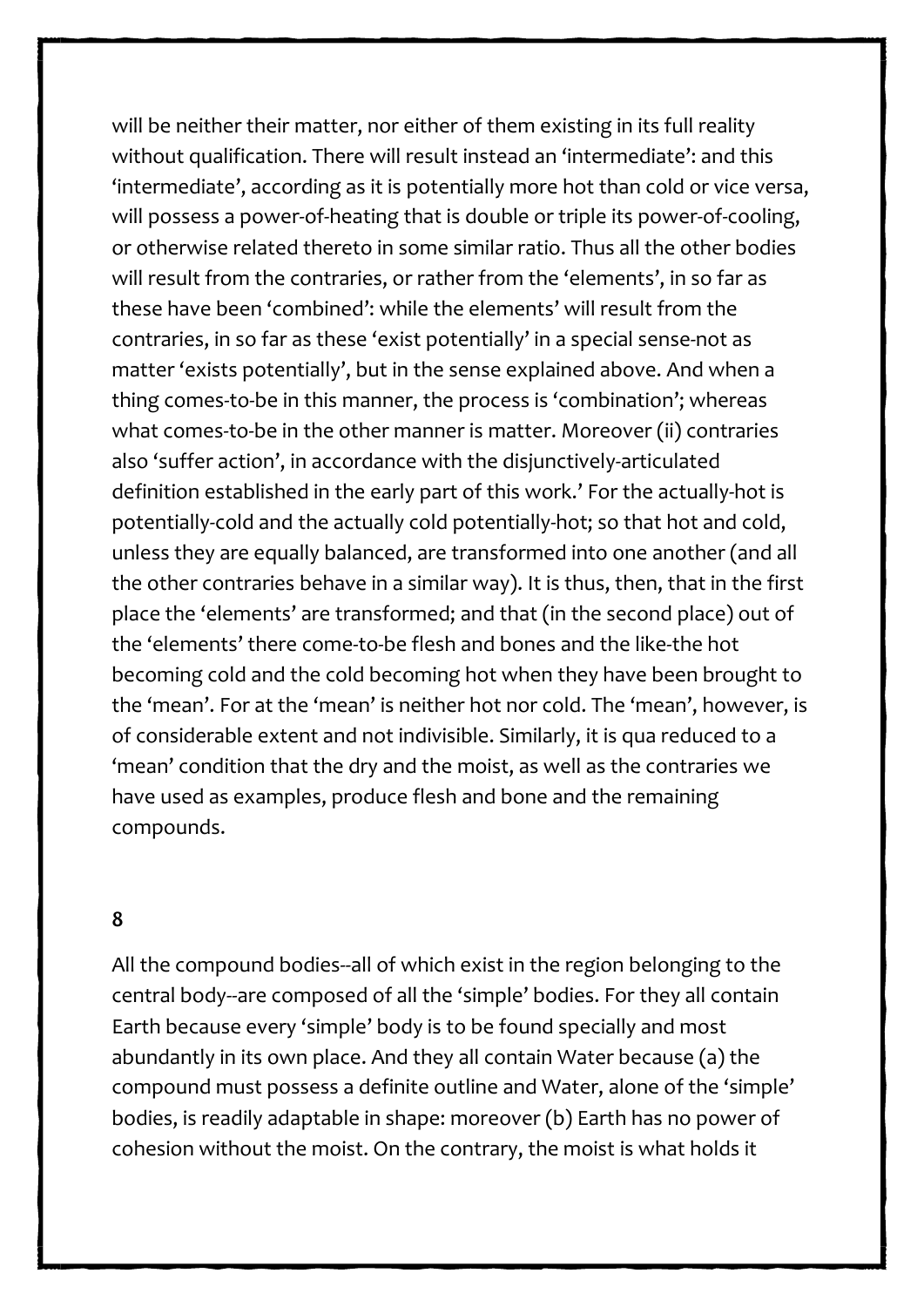together; for it would fall to pieces if the moist were eliminated from it completely.

They contain Earth and Water, then, for the reasons we have given: and they contain Air and Fire, because these are contrary to Earth and Water (Earth being contrary to Air and Water to Fire, in so far as one Substance can be 'contrary' to another). Now all compounds presuppose in their coming-to-be constituents which are contrary to one another: and in all compounds there is contained one set of the contrasted extremes. Hence the other set must be contained in them also, so that every compound will include all the 'simple' bodies.

Additional evidence seems to be furnished by the food each compound takes. For all of them are fed by substances which are the same as their constituents, and all of them are fed by more substances than one. Indeed, even the plants, though it might be thought they are fed by one substance only, viz. by Water, are fed by more than one: for Earth has been mixed with the Water. That is why farmers too endeavour to mix before watering. Although food is akin to the matter, that which is fed is the 'figure'--i.e. the 'form' taken along with the matter. This fact enables us to understand why, whereas all the 'simple' bodies come-to-be out of one another, Fire is the only one of them which (as our predecessors also assert) 'is fed'. For Fire alone-or more than all the rest-is akin to the 'form' because it tends by nature to be borne towards the limit. Now each of them naturally tends to be borne towards its own place; but the 'figure'--i.e. the 'form'--Of them all is at the limits.

Thus we have explained that all the compound bodies are composed of all the 'simple' bodies.

**9** 

Since some things are such as to come-to-be and pass-away, and since coming-to-be in fact occurs in the region about the centre, we must explain the number and the nature of the 'originative sources' of all coming-to-be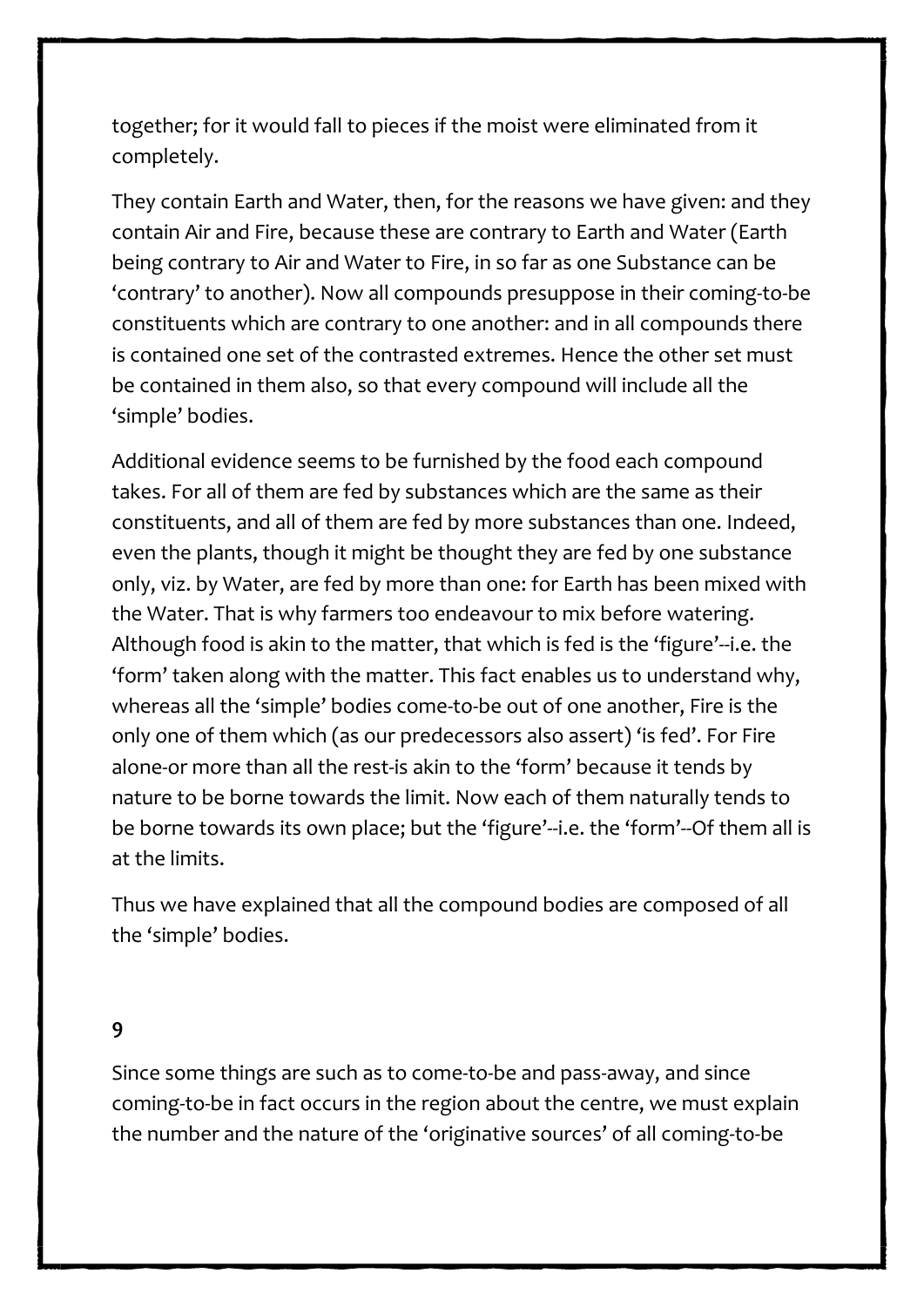alike: for a grasp of the true theory of any universal facilitates the understanding of its specific forms.

The 'originative sources', then, of the things which come-to-be are equal in number to, and identical in kind with, those in the sphere of the eternal and primary things. For there is one in the sense of 'matter', and a second in the sense of 'form': and, in addition, the third 'originative source' must be present as well. For the two first are not sufficient to bring things into being, any more than they are adequate to account for the primary things.

Now cause, in the sense of material origin, for the things which are such as to come-to-be is 'that which can be-and-not-be': and this is identical with 'that which can come-to-be-and-pass-away', since the latter, while it is at one time, at another time is not. (For whereas some things are of necessity, viz. the eternal things, others of necessity are not. And of these two sets of things, since they cannot diverge from the necessity of their nature, it is impossible for the first not to he and impossible for the second to he. Other things, however, can both be and not he.) Hence coming-to-be and passingaway must occur within the field of 'that which can be-and not-be'. This, therefore, is cause in the sense of material origin for the things which are such as to come-to-be; while cause, in the sense of their 'end', is their 'figure' or 'form'-and that is the formula expressing the essential nature of each of them.

But the third 'originative source' must be present as well--the cause vaguely dreamed of by all our predecessors, definitely stated by none of them. On the contrary (a) some amongst them thought the nature of 'the Forms' was adequate to account for coming-to-be. Thus Socrates in the Phaedo first blames everybody else for having given no explanation; and then lays it down; that 'some things are Forms, others Participants in the Forms', and that 'while a thing is said to "be" in virtue of the Form, it is said to "come-tobe" qua sharing in," to "pass-away" qua "losing," the 'Form'. Hence he thinks that 'assuming the truth of these theses, the Forms must be causes both of coming-to-be and of passing-away'. On the other hand (b) there were others who thought 'the matter' was adequate by itself to account for coming-to-be, since 'the movement originates from the matter'.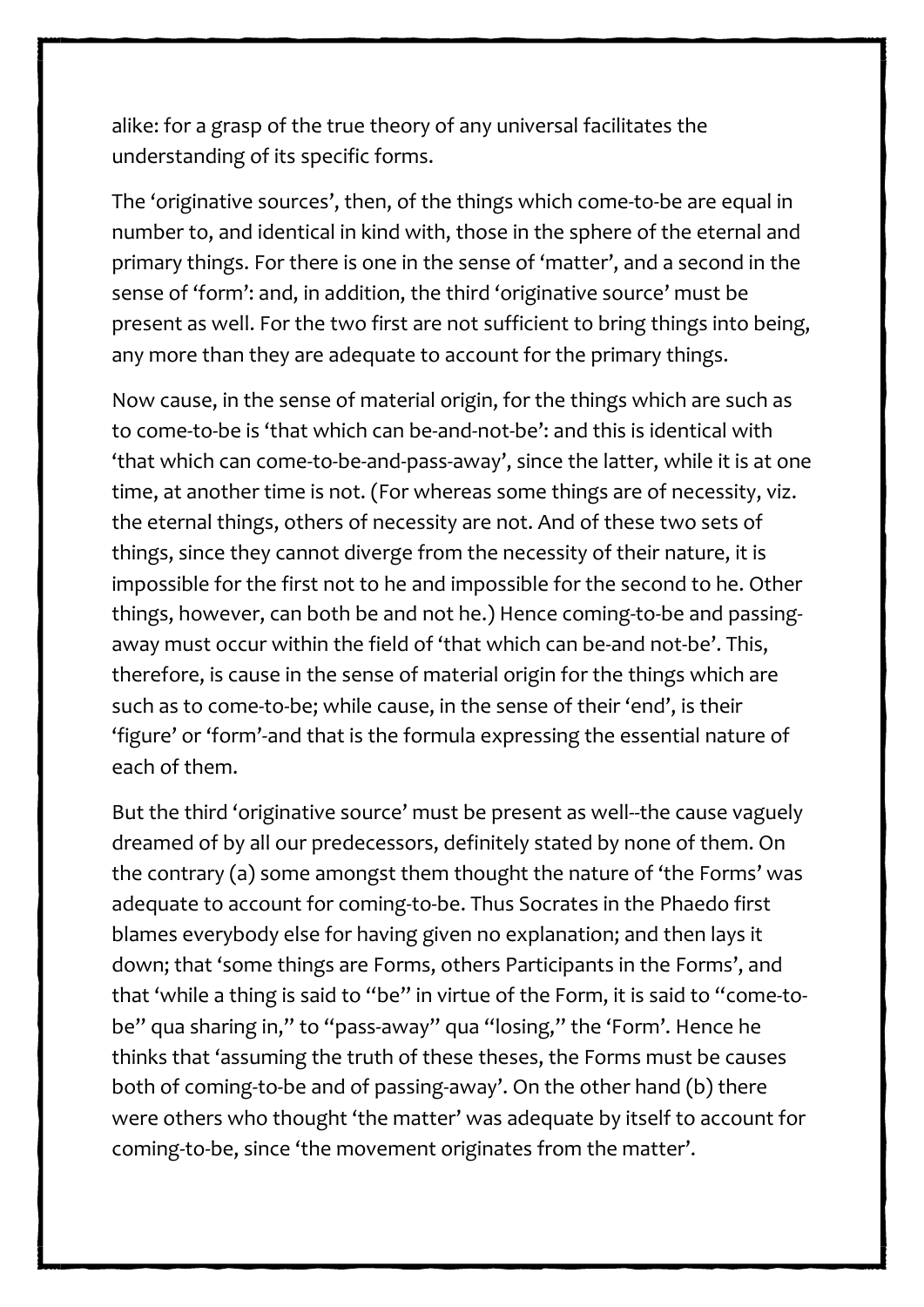Neither of these theories, however, is sound. For (a) if the Forms are causes, why is their generating activity intermittent instead of perpetual and continuous-since there always are Participants as well as Forms? Besides, in some instances we see that the cause is other than the Form. For it is the doctor who implants health and the man of science who implants science, although 'Health itself' and 'Science itself' are as well as the Participants: and the same principle applies to everything else that is produced in accordance with an art. On the other hand (b) to say that 'matter generates owing to its movement' would be, no doubt, more scientific than to make such statements as are made by the thinkers we have been criticizing. For what 'alters' and transfigures plays a greater part in bringing, things into being; and we are everywhere accustomed, in the products of nature and of art alike, to look upon that which can initiate movement as the producing cause. Nevertheless this second theory is not right either.

For, to begin with, it is characteristic of matter to suffer action, i.e. to be moved: but to move, i.e. to act, belongs to a different 'power'. This is obvious both in the things that come-to-be by art and in those that come tobe by nature. Water does not of itself produce out of itself an animal: and it is the art, not the wood, that makes a bed. Nor is this their only error. They make a second mistake in omitting the more controlling cause: for they eliminate the essential nature, i.e. the 'form'. And what is more, since they remove the formal cause, they invest the forces they assign to the 'simple' bodies-the forces which enable these bodies to bring things into being-with too instrumental a character. For 'since' (as they say) 'it is the nature of the hot to dissociate, of the cold to bring together, and of each remaining contrary either to act or to suffer action', it is out of such materials and by their agency (so they maintain) that everything else comes-to-be and passes-away. Yet (a) it is evident that even Fire is itself moved, i.e. suffers action. Moreover (b) their procedure is virtually the same as if one were to treat the saw (and the various instruments of carpentry) as 'the cause' of the things that come-to-be: for the wood must be divided if a man saws, must become smooth if he planes, and so on with the remaining tools. Hence, however true it may be that Fire is active, i.e. sets things moving, there is a further point they fail to observe--viz. that Fire is inferior to the tools or instruments in the manner in which it sets things moving.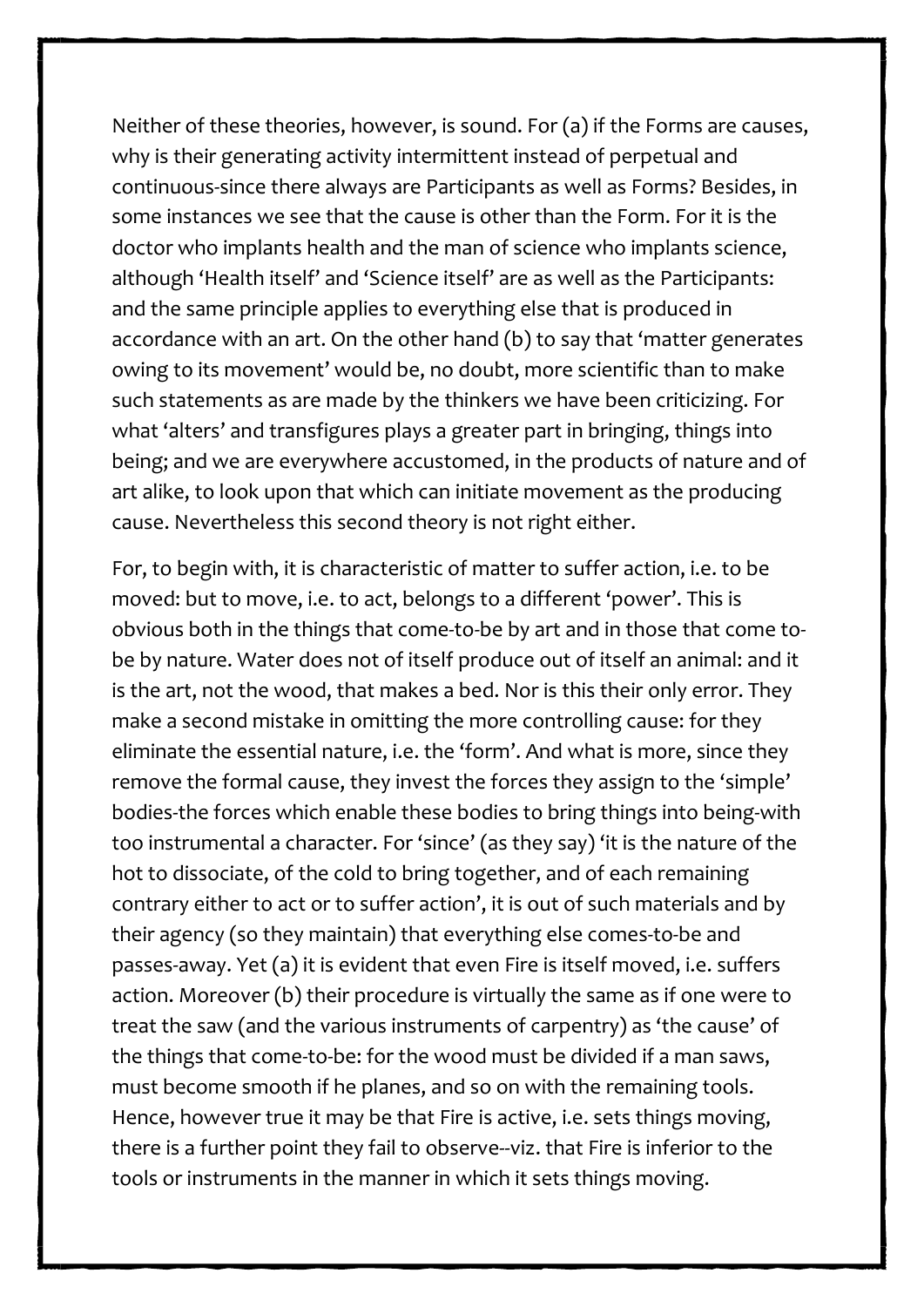#### **10**

As to our own theory--we have given a general account of the causes in an earlier work,' we have now explained and distinguished the 'matter' and the 'form'. Further, since the change which is motion has been proved' to be eternal, the continuity of the occurrence of coming-to-be follows necessarily from what we have established: for the eternal motion, by causing 'the generator' to approach and retire, will produce coming-to-be uninterruptedly. At the same time it is clear that we were right when, in an earlier work,' we called motion (not coming-to-be) 'the primary form of change'. For it is far more reasonable that what is should cause the comingto-be of what is not, than that what is not should cause the being of what is. Now that which is being moved is, but that which is coming-to-be is not: hence, also, motion is prior to coming-to-be.

We have assumed, and have proved, that coming-to-be and passing-away happen to things continuously; and we assert that motion causes coming-tobe. That being so, it is evident that, if the motion be single, both processes cannot occur since they are contrary to one another: for it is a law of nature that the same cause, provided it remain in the same condition, always produces the same effect, so that, from a single motion, either coming-to-be or passing-away will always result. The movements must, on the contrary, be more than one, and they must be contrasted with one another either by the sense of their motion or by its irregularity: for contrary effects demand contraries as their causes.

This explains why it is not the primary motion that causes coming-to-be and passing-away, but the motion along the inclined circle: for this motion not only possesses the necessary continuity, but includes a duality of movements as well. For if coming-to-be and passing-away are always to be continuous, there must be some body always being moved (in order that these changes may not fail) and moved with a duality of movements (in order that both changes, not one only, may result). Now the continuity of this movement is caused by the motion of the whole: but the approaching and retreating of the moving body are caused by the inclination. For the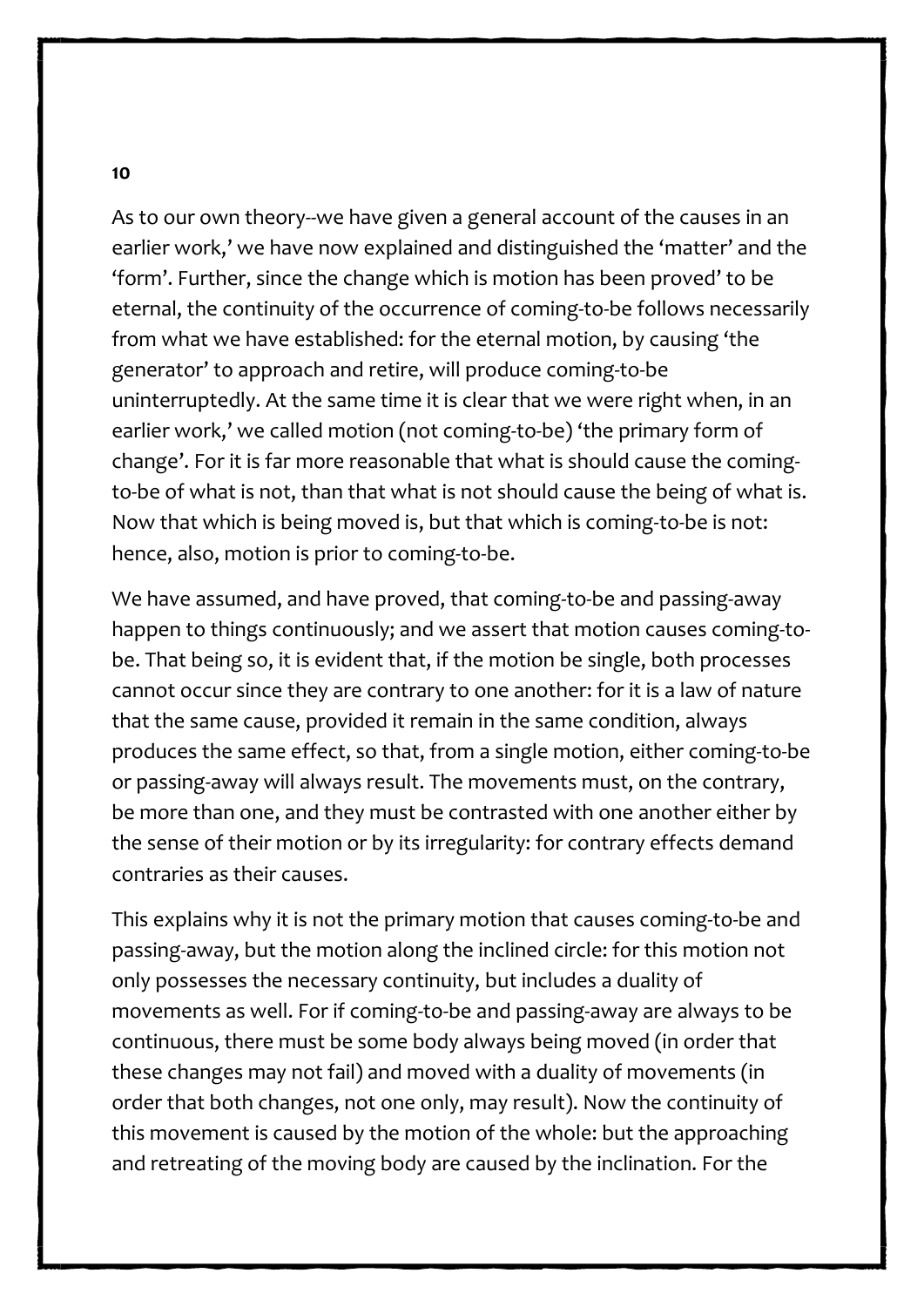consequence of the inclination is that the body becomes alternately remote and near; and since its distance is thus unequal, its movement will be irregular. Therefore, if it generates by approaching and by its proximity, itthis very same body-destroys by retreating and becoming remote: and if it generates by many successive approaches, it also destroys by many successive retirements. For contrary effects demand contraries as their causes; and the natural processes of passing-away and coming-to-be occupy equal periods of time. Hence, too, the times-i.e. the lives-of the several kinds of living things have a number by which they are distinguished: for there is an Order controlling all things, and every time (i.e. every life) is measured by a period. Not all of them, however, are measured by the same period, but some by a smaller and others by a greater one: for to some of them the period, which is their measure, is a year, while to some it is longer and to others shorter.

And there are facts of observation in manifest agreement with our theories. Thus we see that coming-to-be occurs as the sun approaches and decay as it retreats; and we see that the two processes occupy equal times. For the durations of the natural processes of passing-away and coming-to-be are equal. Nevertheless it often happens that things pass-away in too short a time. This is due to the 'intermingling' by which the things that come-to-be and pass-away are implicated with one another. For their matter is 'irregular', i.e. is not everywhere the same: hence the processes by which they come-to-be must be 'irregular' too, i.e. some too quick and others too slow. Consequently the phenomenon in question occurs, because the 'irregular' coming-to-be of these things is the passing-away of other things.

Coming-to-be and passing-away will, as we have said, always be continuous, and will never fail owing to the cause we stated. And this continuity has a sufficient reason on our theory. For in all things, as we affirm, Nature always strives after 'the better'. Now 'being' (we have explained elsewhere the exact variety of meanings we recognize in this term) is better than 'notbeing': but not all things can possess 'being', since they are too far removed from the 'originative source. 'God therefore adopted the remaining alternative, and fulfilled the perfection of the universe by making coming-tobe uninterrupted: for the greatest possible coherence would thus be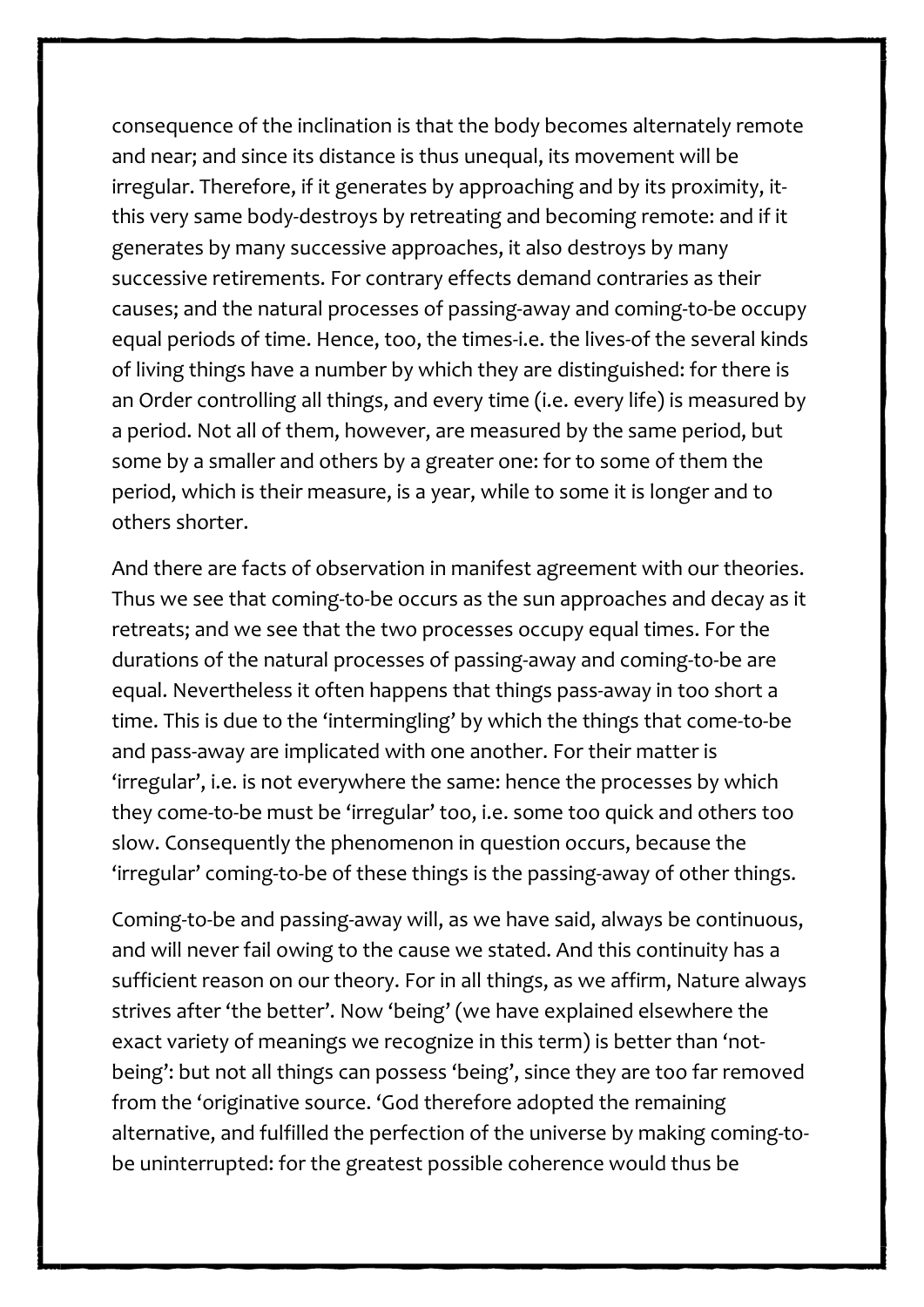secured to existence, because that 'coming-to-be should itself come-to-be perpetually' is the closest approximation to eternal being.

The cause of this perpetuity of coming-to-be, as we have often said, is circular motion: for that is the only motion which is continuous. That, too, is why all the other things-the things, I mean, which are reciprocally transformed in virtue of their 'passions' and their 'powers of action' e.g. the 'simple' bodies imitate circular motion. For when Water is transformed into Air, Air into Fire, and the Fire back into Water, we say the coming-to-be 'has completed the circle', because it reverts again to the beginning. Hence it is by imitating circular motion that rectilinear motion too is continuous.

These considerations serve at the same time to explain what is to some people a baffling problem--viz. why the 'simple' bodies, since each them is travelling towards its own place, have not become dissevered from one another in the infinite lapse of time. The reason is their reciprocal transformation. For, had each of them persisted in its own place instead of being transformed by its neighbour, they would have got dissevered long ago. They are transformed, however, owing to the motion with its dual character: and because they are transformed, none of them is able to persist in any place allotted to it by the Order.

It is clear from what has been said (i) that coming-to-be and passing-away actually occur, (ii) what causes them, and (iii) what subject undergoes them. But (a) if there is to be movement (as we have explained elsewhere, in an earlier work') there must be something which initiates it; if there is to be movement always, there must always be something which initiates it; if the movement is to be continuous, what initiates it must be single, unmoved, ungenerated, and incapable of 'alteration'; and if the circular movements are more than one, their initiating causes must all of them, in spite of their plurality, be in some way subordinated to a single 'originative source'. Further (b) since time is continuous, movement must be continuous, inasmuch as there can be no time without movement. Time, therefore, is a 'number' of some continuous movement-a 'number', therefore, of the circular movement, as was established in the discussions at the beginning. But (c) is movement continuous because of the continuity of that which is moved, or because that in which the movement occurs (I mean, e.g. the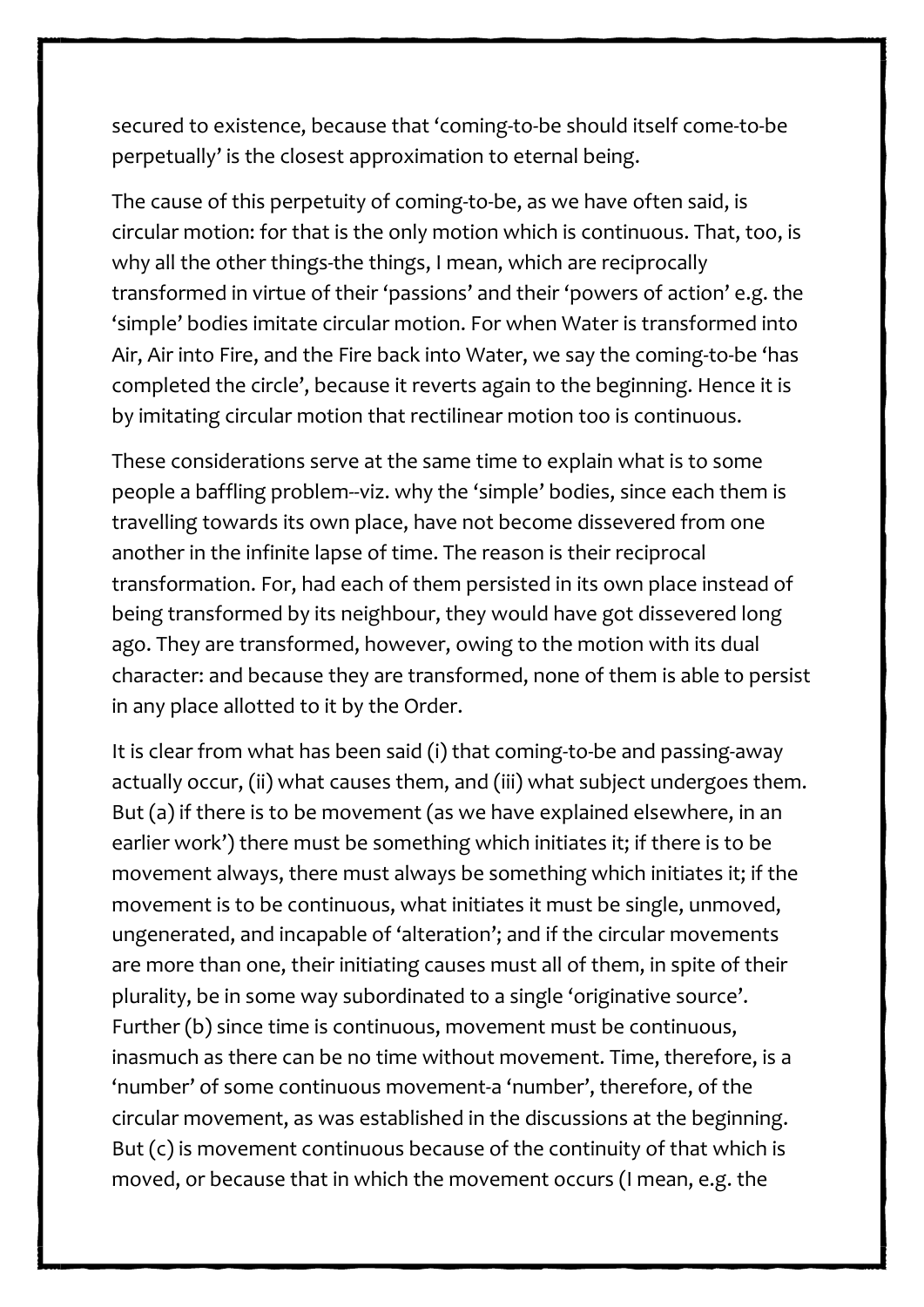place or the quality) is continuous? The answer must clearly be 'because that which is moved is continuous'. (For how can the quality be continuous except in virtue of the continuity of the thing to which it belongs? But if the continuity of 'that in which' contributes to make the movement continuous, this is true only of 'the place in which'; for that has 'magnitude' in a sense.) But (d) amongst continuous bodies which are moved, only that which is moved in a circle is 'continuous' in such a way that it preserves its continuity with itself throughout the movement. The conclusion therefore is that this is what produces continuous movement, viz. the body which is being moved in a circle; and its movement makes time continuous.

### **11**

Wherever there is continuity in any process (coming-to-be or 'alteration' or any kind of change whatever) we observe consecutiveness', i.e. this comingto-be after that without any interval. Hence we must investigate whether, amongst the consecutive members, there is any whose future being is necessary; or whether, on the contrary, every one of them may fail to cometo-be. For that some of them may fail to occur, is clear. (a) We need only appeal to the distinction between the statements 'x will be' and 'x is about to which depends upon this fact. For if it be true to say of x that it 'will be', it must at some time be true to say of it that 'it is': whereas, though it be true to say of x now that 'it is about to occur', it is quite possible for it not to come-to-be-thus a man might not walk, though he is now 'about to' walk. And (b) since (to appeal to a general principle) amongst the things which 'are' some are capable also of 'not-being', it is clear that the same ambiguous character will attach to them no less when they are coming-tobe: in other words, their coming-to-be will not be necessary.

Then are all the things that come-to-be of this contingent character? Or, on the contrary, is it absolutely necessary for some of them to come-to-be? Is there, in fact, a distinction in the field of 'coming-to-be' corresponding to the distinction, within the field of 'being', between things that cannot possibly 'not-be' and things that can 'not-be'? For instance, is it necessary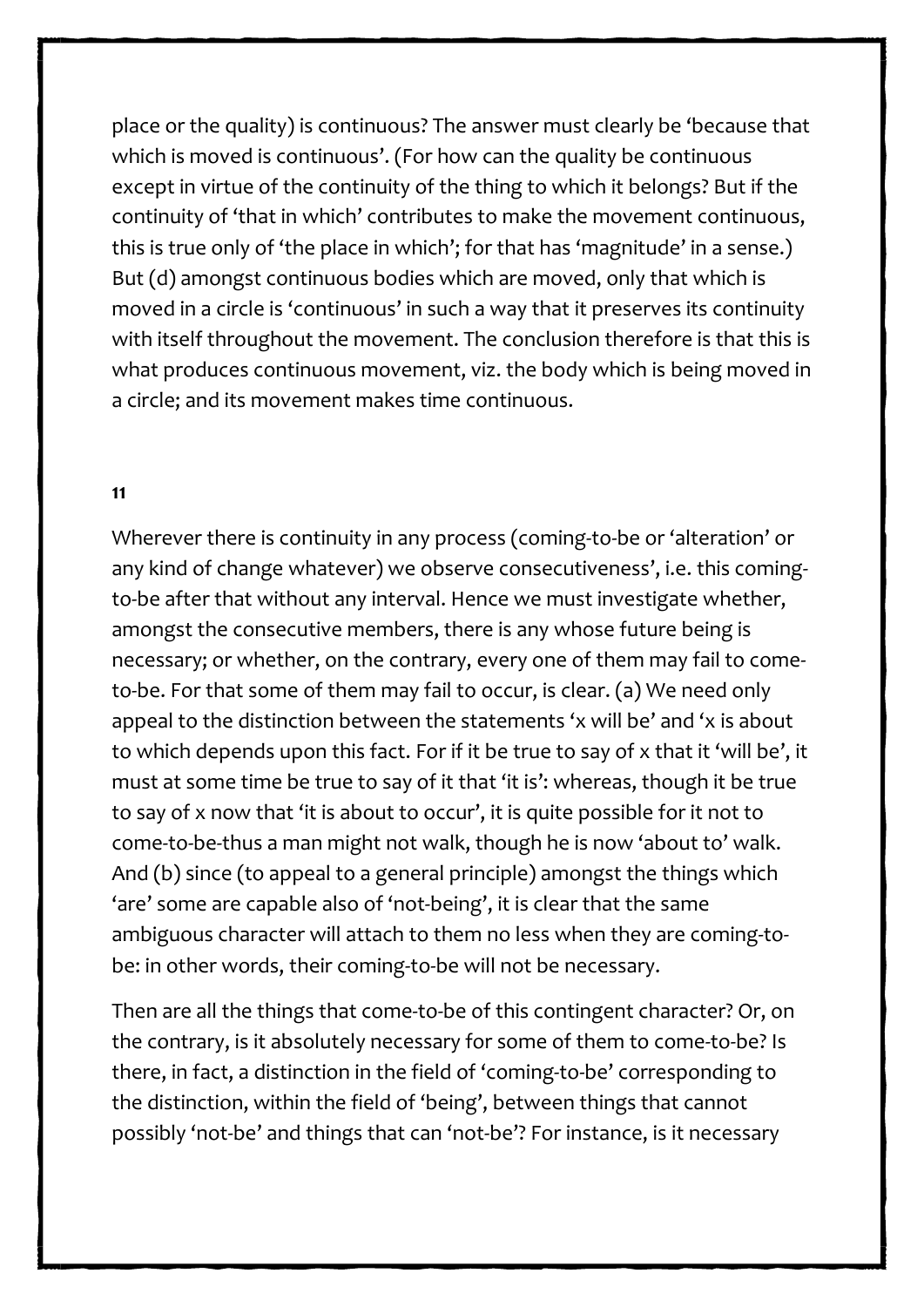that solstices shall come-to-be, i.e. impossible that they should fail to be able to occur?

Assuming that the antecedent must have come-to-be if the consequent is to be (e.g. that foundations must have come-to-be if there is to be a house: clay, if there are to be foundations), is the converse also true? If foundations have come-to-be, must a house come-to-be? The answer seems to be that the necessary nexus no longer holds, unless it is 'necessary' for the consequent (as well as for the antecedent) to come-to-be-'necessary' absolutely. If that be the case, however, 'a house must come to-be if foundations have come-to-be', as well as vice versa. For the antecedent was assumed to be so related to the consequent that, if the latter is to be, the antecedent must have come-to-be before it. If, therefore, it is necessary that the consequent should come-to-be, the antecedent also must have come-tobe: and if the antecedent has come-to-be, then the consequent also must come-to-be-not, however, because of the antecedent, but because the future being of the consequent was assumed as necessary. Hence, in any sequence, when the being of the consequent is necessary, the nexus is reciprocal-in other words, when the antecedent has come-to-be the consequent must always come-to-be too.

Now (i) if the sequence of occurrences is to proceed ad infinitum 'downwards', the coming to-be of any determinate 'this' amongst the later members of the sequence will not be absolutely, but only conditionally, necessary. For it will always be necessary that some other member shall have come-to-be before 'this' as the presupposed condition of the necessity that 'this' should come-to-be: consequently, since what is 'infinite' has no 'originative source', neither will there be in the infinite sequence any 'primary' member which will make it 'necessary' for the remaining members to come-to-be.

Nor again (ii) will it be possible to say with truth, even in regard to the members of a limited sequence, that it is 'absolutely necessary' for any one of them to come-to-be. We cannot truly say, e.g. that 'it is absolutely necessary for a house to come-to-be when foundations have been laid': for (unless it is always necessary for a house to be coming-to-be) we should be faced with the consequence that, when foundations have been laid, a thing,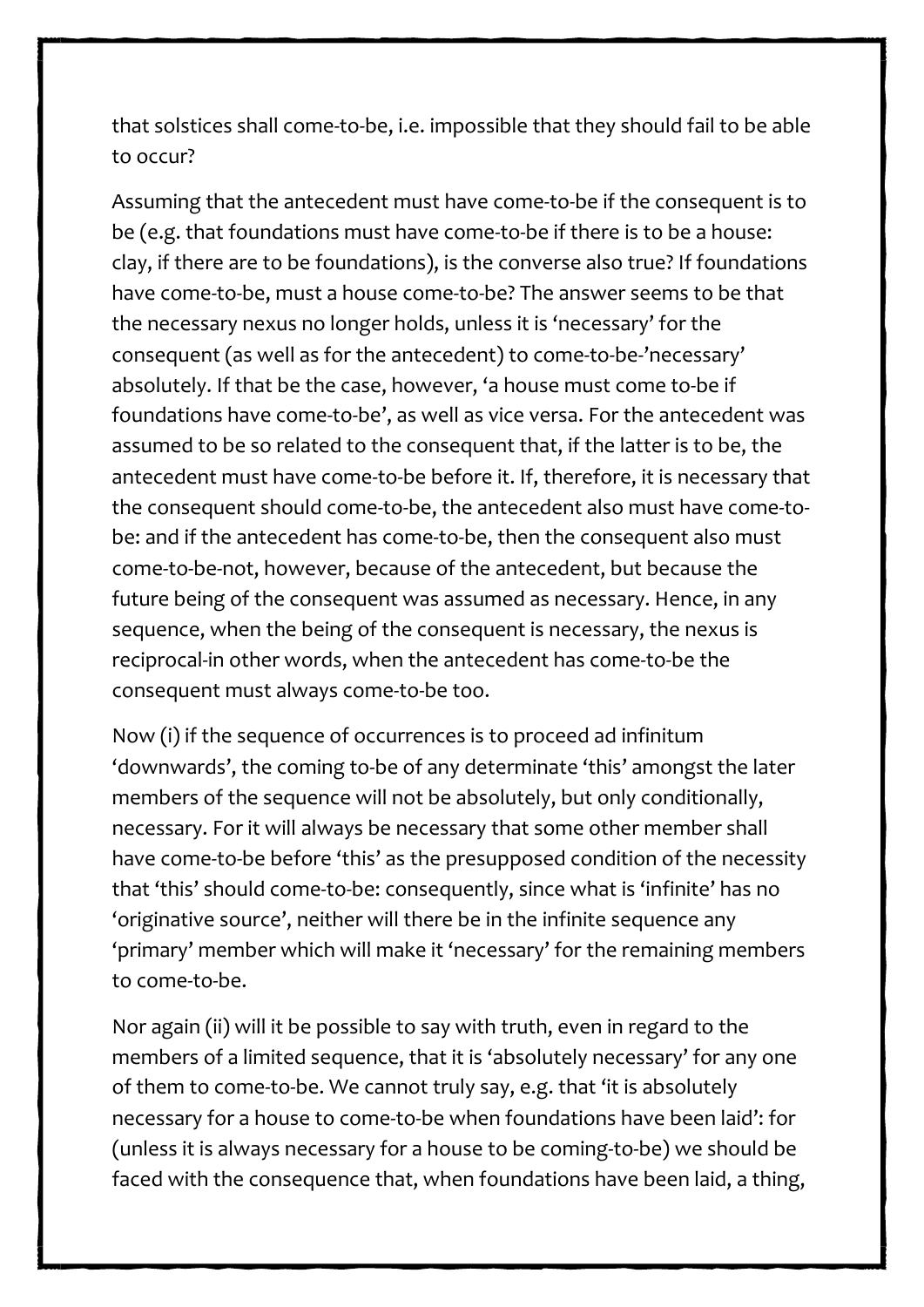which need not always be, must always be. No: if its coming-to-be is to be 'necessary', it must be 'always' in its coming-to-be. For what is 'of necessity' coincides with what is 'always', since that which 'must be' cannot possibly 'not-be'. Hence a thing is eternal if its 'being' is necessary: and if it is eternal, its 'being' is necessary. And if, therefore, the 'coming-to-be' of a thing is necessary, its 'coming-to-be' is eternal; and if eternal, necessary.

It follows that the coming-to-be of anything, if it is absolutely necessary, must be cyclical--i.e. must return upon itself. For coming to-be must either be limited or not limited: and if not limited, it must be either rectilinear or cyclical. But the first of these last two alternatives is impossible if coming-tobe is to be eternal, because there could not be any 'originative source' whatever in an infinite rectilinear sequence, whether its members be taken 'downwards' (as future events) or 'upwards' (as past events). Yet comingto-be must have an 'originative source' (if it is to be necessary and therefore eternal), nor can it be eternal if it is limited. Consequently it must be cyclical. Hence the nexus must be reciprocal. By this I mean that the necessary occurrence of 'this' involves the necessary occurrence of its antecedent: and conversely that, given the antecedent, it is also necessary for the consequent to come-to-be. And this reciprocal nexus will hold continuously throughout the sequence: for it makes no difference whether the reciprocal nexus, of which we are speaking, is mediated by two, or by many, members.

It is in circular movement, therefore, and in cyclical coming-to-be that the 'absolutely necessary' is to be found. In other words, if the coming-to-be of any things is cyclical, it is 'necessary' that each of them is coming-to-be and has come-to-be: and if the coming-to-be of any things is 'necessary', their coming-to-be is cyclical.

The result we have reached is logically concordant with the eternity of circular motion, i.e. the eternity of the revolution of the heavens (a fact which approved itself on other and independent evidence),' since precisely those movements which belong to, and depend upon, this eternal revolution 'come-to-be' of necessity, and of necessity 'will be'. For since the revolving body is always setting something else in motion, the movement of the things it moves must also be circular. Thus, from the being of the 'upper revolution' it follows that the sun revolves in this determinate manner; and